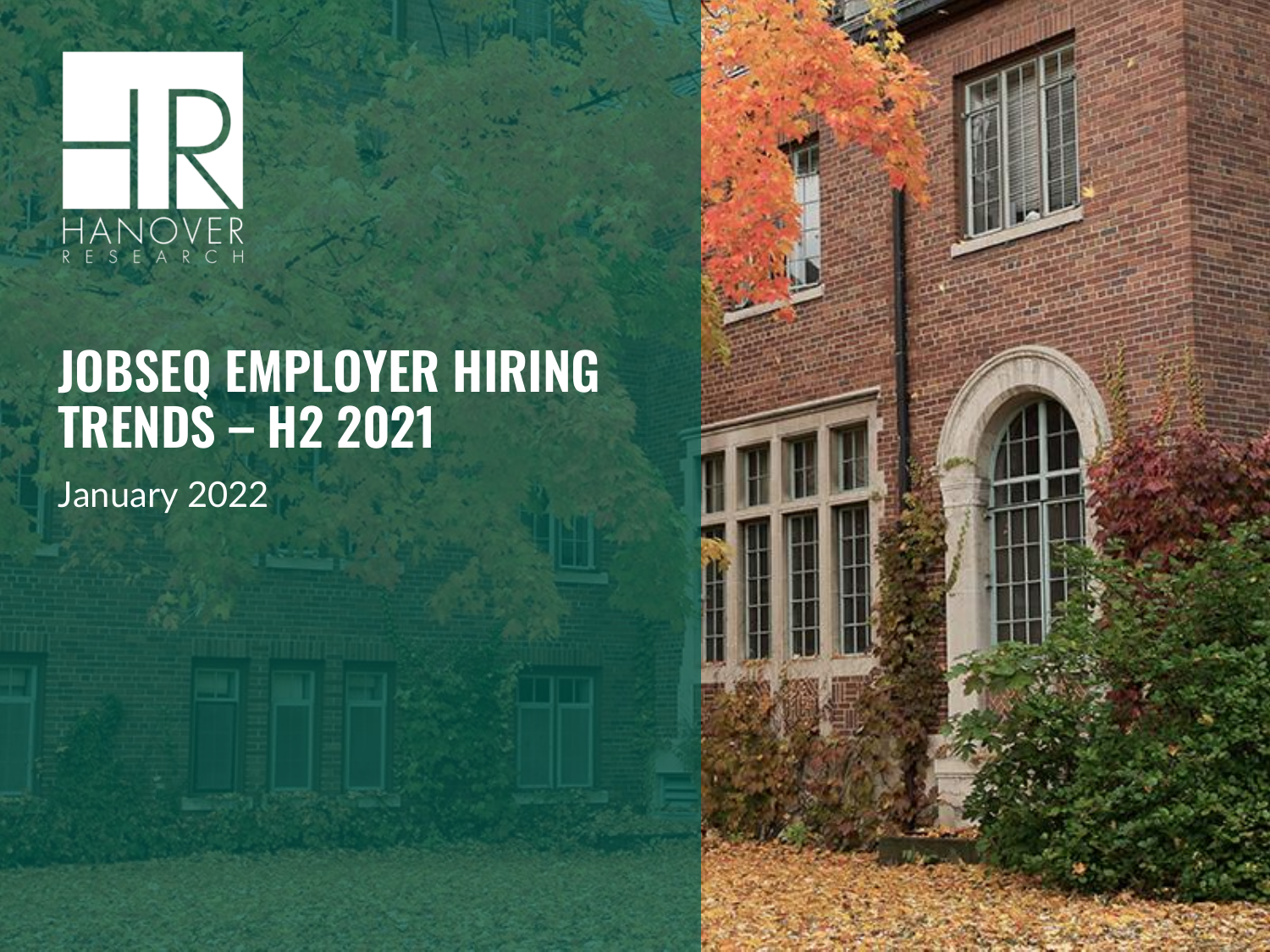## **OVERVIEW OF H2 2021**

**Although Registered Nurses are the most in-demand occupation that typically requires a postsecondary degree, employers also seek workers to fill several business- and technology-related positions.** During H2 2021 (i.e., July 1, 2021, to December 31, 2021), employers in the United States advertised 20.5 million jobs across all industries and education levels. Although employer demand is most robust for workers in healthcare (e.g., Registered Nurses, Medical and Health Services Managers) and technology (e.g., Software Developers and Software Quality Assurance Analysts and Testers, Computer User Support Specialists) occupations, several business-related occupations fall under the top 10 occupations requiring a postsecondary degree.

**Employers have had difficulties filling positions for Registered Nurses.** In H2 2021, employers nationwide closed ads for only 63.6 percent of positions for Registered Nurses. In comparison, employers filled 71.2 percent of positions for Registered Nurses advertised during H1 2021 (i.e., January 1, 2021, to June 30, 2021), indicating that it is becoming increasingly difficult to attract Registered Nurses to new jobs. Employers also faced challenges in filling positions for Software Developers and Software Quality Assurance Analysts and Testers (66.6 percent ads closed) and Accountants and Auditors (66.9 percent ads closed).

**Employers increasingly looked for individuals with degrees in human resources and computer engineering in H2 2021.** Of the top 30 most requested programs of study, employer demand for individuals with an academic background in human resources and computer engineering grew 24.8 percent and 21.0 percent, respectively, from H1 2021 to H2 2021. Among less frequently requested programs of study (i.e., those with between 10,000 and 35,000 job postings in H2 2021), demand increased most substantially for individuals with a degree in child development (42.2 percent growth) and data science (25.4 percent growth).

#### OCCUPATIONS WITH THE MOST TOTAL POSTINGS TYPICALLY REQUIRING A POSTSECONDARY DEGREE\*, H2 2021

| <b>Registered Nurses</b>                                               | 745,836                                     |
|------------------------------------------------------------------------|---------------------------------------------|
|                                                                        | 474.686                                     |
| Software Developers and Software<br>Quality Assurance Analysts and     | 461,955<br>307,696                          |
| Medical and Health Services<br><b>Managers</b>                         | 312,169<br>224.207                          |
| <b>Computer User Support Specialists</b>                               | 308,503<br>225.554                          |
| <b>Management Analysts</b>                                             | 282,693<br>205,385                          |
| Securities, Commodities, and<br><b>Financial Services Sales Agents</b> | 252,519<br>186,100                          |
| <b>Accountants and Auditors</b>                                        | 210.737<br>141,022                          |
| Human Resources Specialists                                            | 203,137<br>153,075                          |
| <b>Marketing Managers</b>                                              | 192,424<br>137,736                          |
| Network and Computer Systems<br>Administrators                         | 188,985<br>134,166                          |
|                                                                        | 200,000 400,000 600,000 800,000<br>$\Omega$ |
| Active Joh Ads Ads Closed                                              |                                             |

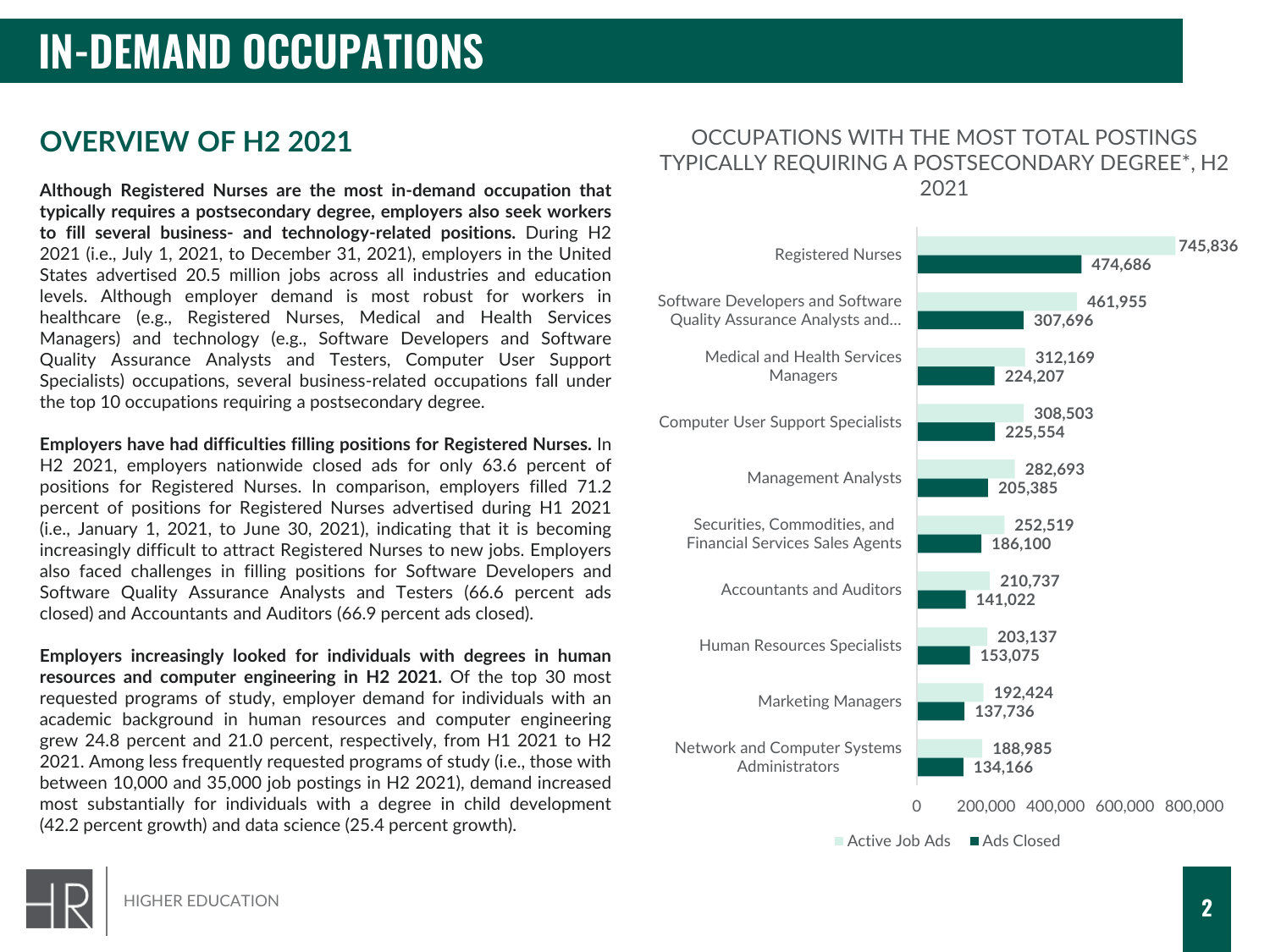## **SPOTLIGHT: CERTIFICATIONS AND SKILLS**

#### TOP CERTIFICATIONS AMONG POSTINGS TYPICALLY REQUIRING A POSTSECONDARY DEGREE\*, H2 2021



#### TOP HARD SKILLS AMONG POSTINGS TYPICALLY REQUIRING A POSTSECONDARY DEGREE\*, H2 2021



### **OVERVIEW OF H2 2021**

**As in previous periods, healthcare and social service-related certifications are particularly in-demand among national employers looking for individuals with a postsecondary degree.** Top requested healthcare and social service-related certifications include Basic Life Support and Certified in Cardiopulmonary Resuscitation (CPR), alongside more specialized credentials such as Registered Nurse (RN), Pediatric Life Support (PALS), Licensed Clinical Social Worker (LCSW), and the American Registry of Radiologic Technologists (ARRT) certification. Other in-demand certifications such as Certified Public Accountant (CPA) and Project Management Professional (PMP) relate to business. From H1 2021 to H2 2021, all of the top 10 most requested certifications except for LCSW (-15.3 percent growth) witnessed growth in employer demand, with particularly rapid increases in the number of positions for individuals with PALS and PMP certifications (19.4 percent growth, each).

**Computer programming/coding and related skills continue to be among the top requested hard skills.** Structured Query Language (SQL), Python, and Java are the most in-demand programming languages among employers in the United States. Additional sought-after programming languages include JavaScript (174,554 job postings), C# (51,802 job postings), and C++ (48,453 job postings). Many of the other in-demand hard skills are pertinent to broad industries, such as educational services, healthcare and social service, and financial services. From H1 2021 to H2 2021, all of the top 10 most requested hard skills experienced growth in employer demand, with a notable 16.9 percent increase in the number of positions targeting individuals skilled in the Agile methodology.

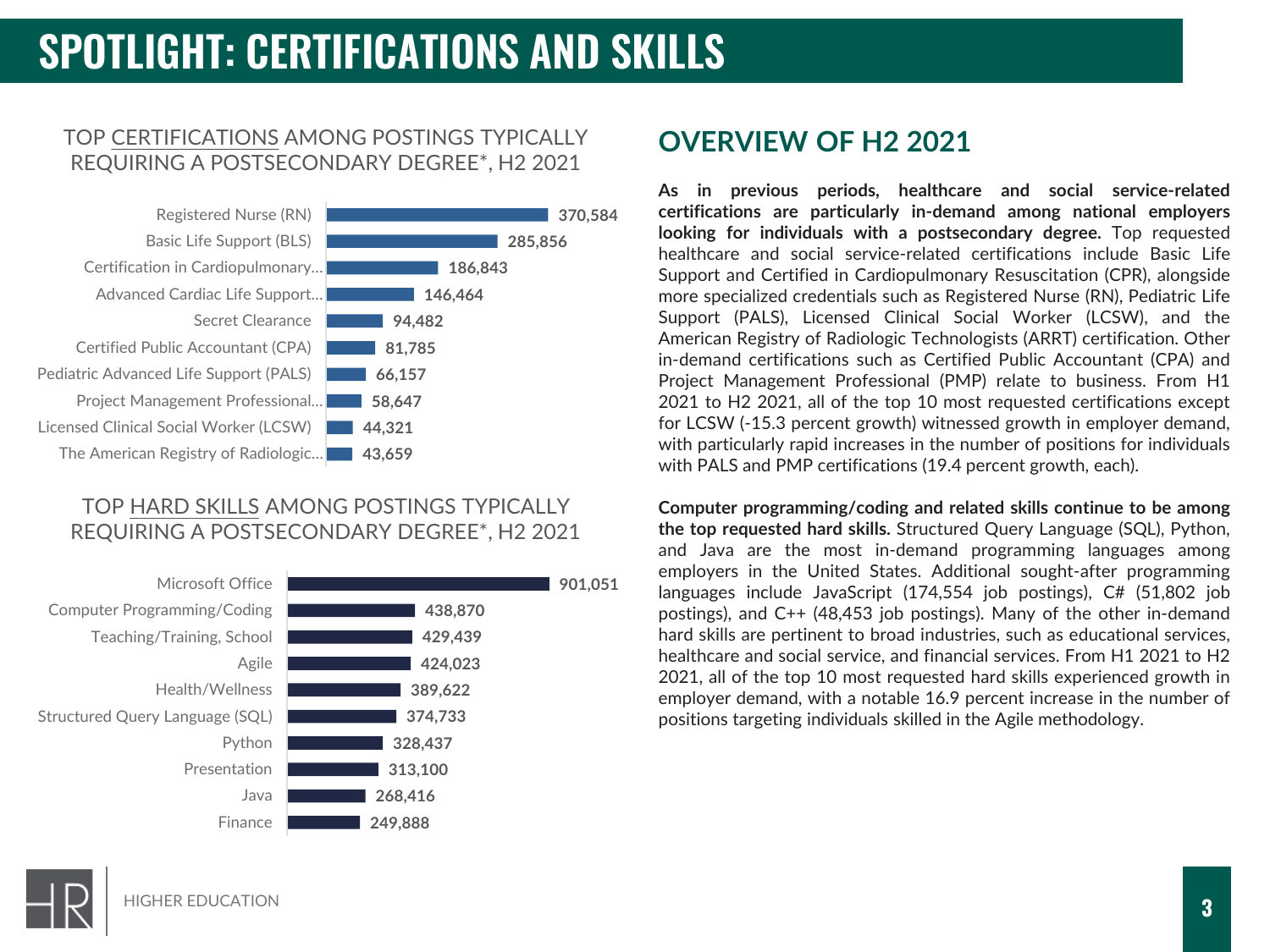## **COMPARISON: 2021 VERSUS 2020**

## **OVERVIEW OF H2 2021**

**After declining from H1 2020 to H2 2020, the volume of jobs advertised by employers across the United States continued to rise in H2 2021.** From H1 2021 to H2 2021, the number of total job postings increased 7.0 percent, down from 15.7 percent growth from H2 2020 to H1 2021.

**Most of the highest-volume occupations that typically require a postsecondary degree continue to have increasing numbers of job postings.** However, there were fewer job postings for Network and Computer Systems Administrators in H2 2021 than in H1 2020, indicating lower employer demand for workers in the occupation.



#### TOTAL JOB POSTINGS BY PERIOD

COMPARISON OF TOTAL JOB POSTINGS FOR HIGHEST-VOLUME OCCUPATIONS TYPICALLY REQUIRING A POSTSECONDARY DEGREE, H1 2020 TO H2 2021



■H1 2020 ■H2 2020 ■H1 2021 ■H2 2021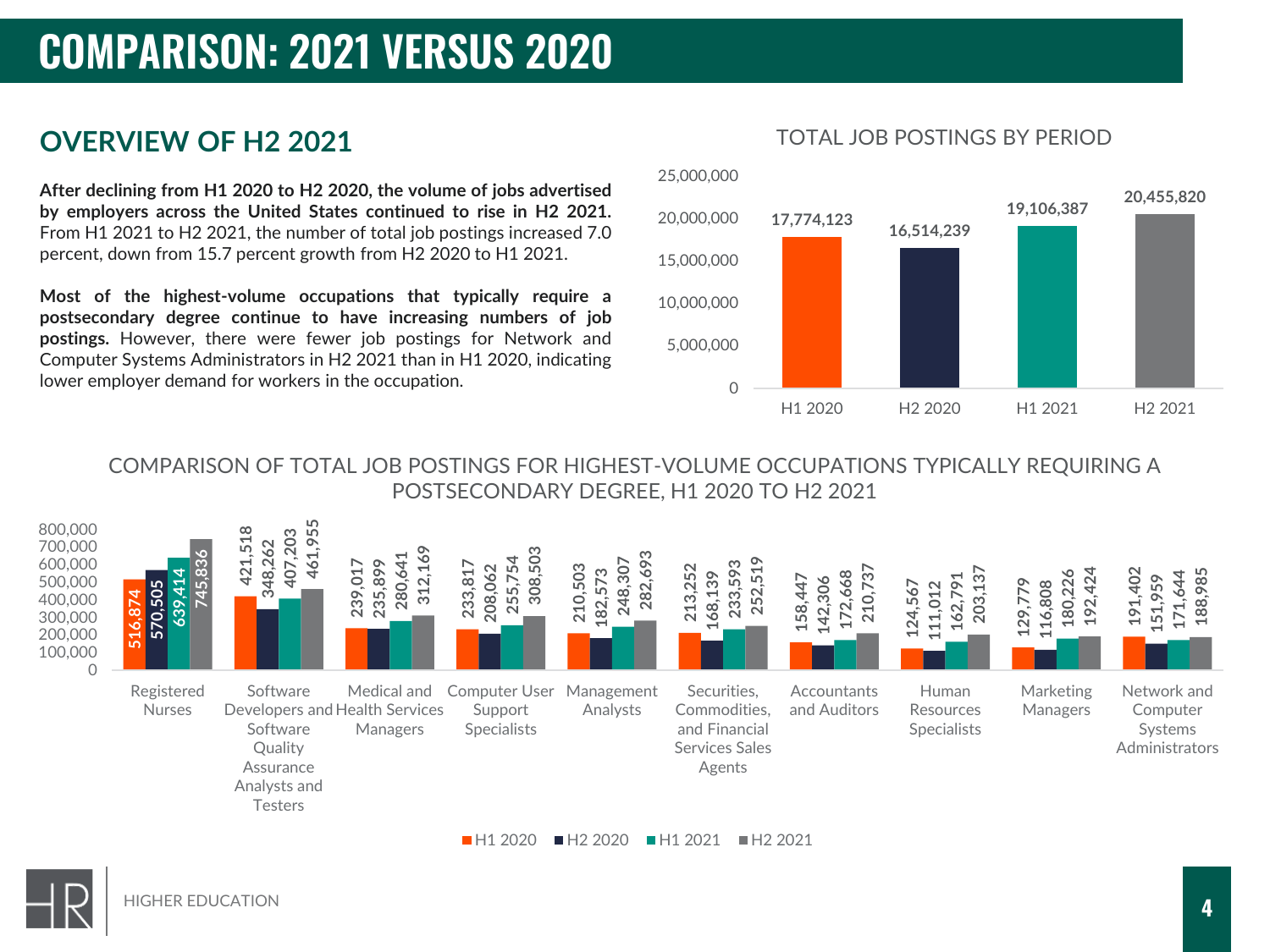\*JobsEQ bases postsecondary degree attainment requirements on the U.S. Bureau of Labor Statistics' (BLS) "Typical Education Needed for Entry" field, which it defines as "the typical level of education that most workers need to enter the occupation." The BLS uses its annual survey of workers throughout the United States to categorize occupations by the educational attainment of the majority of surveyed workers.